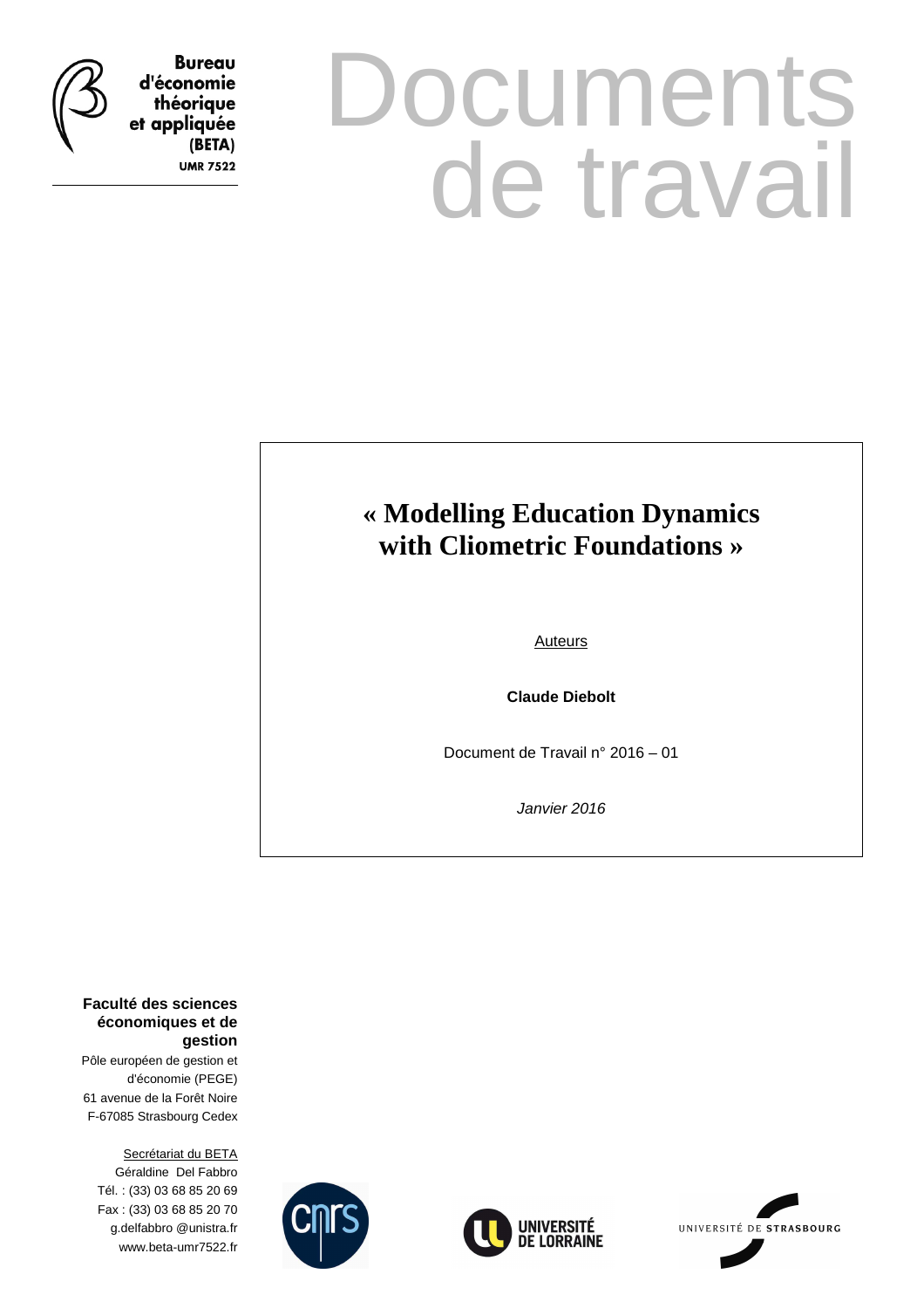## **Modelling Education Dynamics with Cliometric Foundations**

 $C$ laude DIEBOL $T<sup>1</sup>$ 

**Abstract**: *The numerous analogies in the literature on economics between monetary theory and education policy lead me to propose a new model inspired by the work of Dornbusch [1976] and transposed to a context of 'diploma inflation'. Supposing the required job skills rigid in the short run, I show a significant over-education phenomenon and an overshooting of the wage penalties in starting jobs. After formal education has been completed, the new graduate cohorts, despite a more significant level of initial training and better salary prospects have to face, paradoxically and in comparison with the previous generations, a higher over-education extent over a long period.* 

**Keywords**: Overshooting; Over-education; Education Economics; Economic Policy, Political Economy, Macroeconomic Dynamics, Cliometrics.

**JEL-classification**: D31, I20, J31, N3.

<sup>&</sup>lt;sup>1</sup>CNRS, Department of Economics, University of Strasbourg & Humboldt-Universität zu Berlin. Address: BETA/CNRS, 61 Avenue de la Forêt Noire, 67085 Strasbourg Cedex, France, cdiebolt@unistra.fr.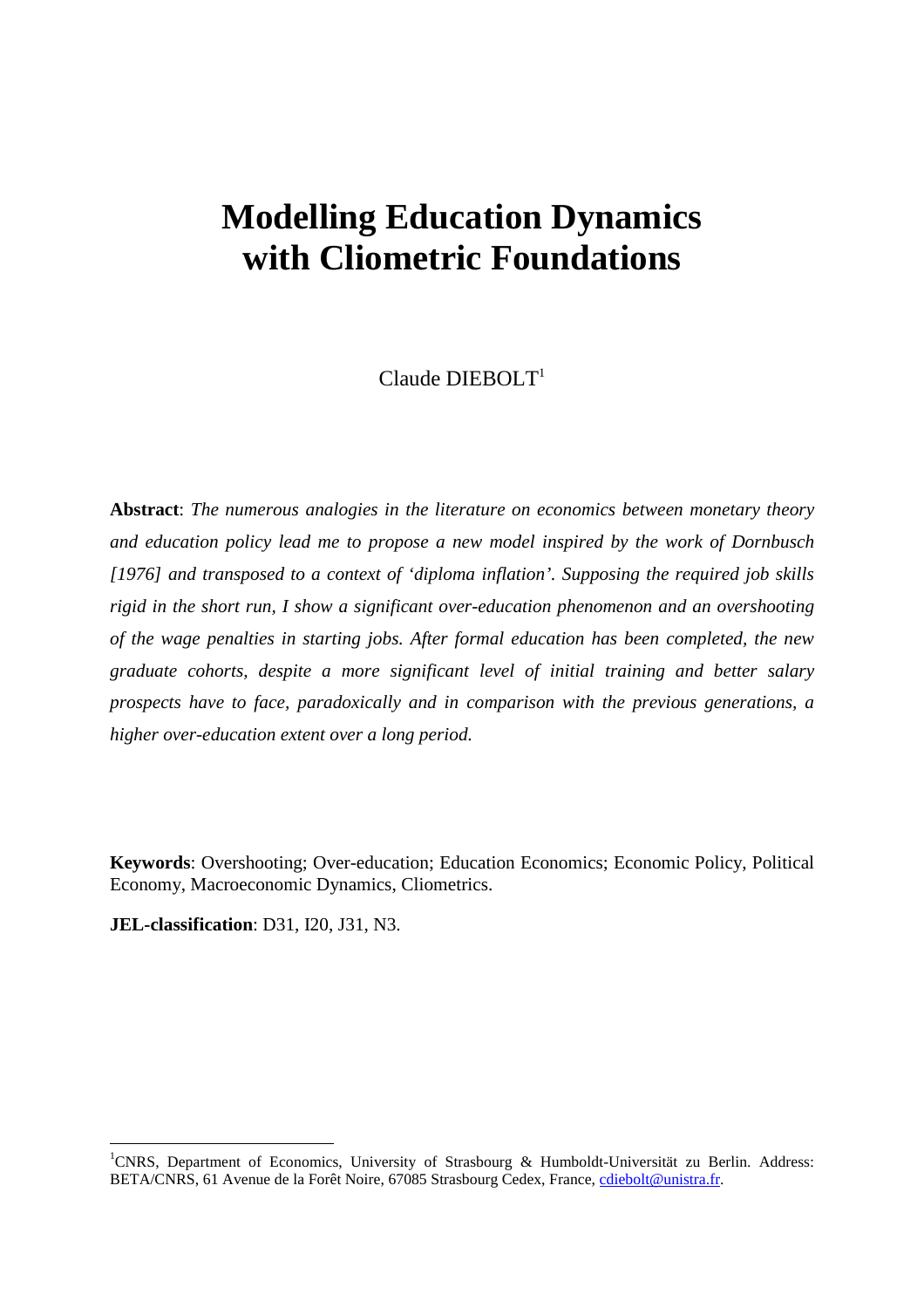#### **Introduction**

The idea of misadjustment between the supply and demand of education is central in the economic (Freeman, 1971, 1976; Hartog, 2000) and cliometric (Diebolt, 2001, 2015, 2016) literature<sup>2</sup> (Appendix 1) on 'over-education'. I use this idea as the starting point for drawing a parallel between monetary and education signals. As supply and demand for liquidity determines the value of a currency, I put forward the hypothesis that the differential between supply and demand for skills sets the value of education degrees. Following this intuition, I developed a simple over-adjustment model as an extension of the work on 'overshooting' by Dornbusch (1976). I adapt this monetary model using three major theories in education economics: the filter approach (Spence, 1973 and Arrow, 1973), the human capital theory and the model for jobs competition (Thurow, 1975).

The dynamics of this formalisation is based on the core hypothesis that the adjustment of demand to the supply of qualifications is slow. The rigidity of demand for skills results in a high risk of downgrading at recruitment for the increasingly well-qualified persons leaving the educational system. The imbalance between training and employment thus replaces direct adjustment via salaries. Downgrading would appear to be '*a procedure for the flexibilisation of the cost of labour that may replace adjustment by wage*s' (Forgeot and Gautié 1997).

In the model, I first assume implicitly that qualification for the jobs available on the labour market is determined exogenously, that is to say independently of the general levels of qualifications of the applicants. The 'hierarchic distribution' (Passeron, 1982) of the population by school qualifications is neutral with regard to the 'hierarchic distribution' of the jobs available on the labour market. However, this hypothesis is incorporated in my formalisation in the second version of the model.

This article is therefore aimed at analysing the conditions of access to employment for a cohort of diploma holders at initial higher education level. In other words, I seek to understand how the economy absorbs the lengthening of the duration of education. The first section of the paper consists of a brief reminder of the logic of the filter theory and that of human capital theory. In the second section, an analytical solution to the evolution of wages<sup>3</sup>

<sup>&</sup>lt;sup>2</sup>For a survey of the over-education literature, see McGuiness (2006).

<sup>&</sup>lt;sup>3</sup>And indirectly to the downgrading of diplomas or the decrease in the yield of education. The phenomenon was observed in France over a long period by Baudelot and Glaude (1989) and then by Goux and Maurin (1994).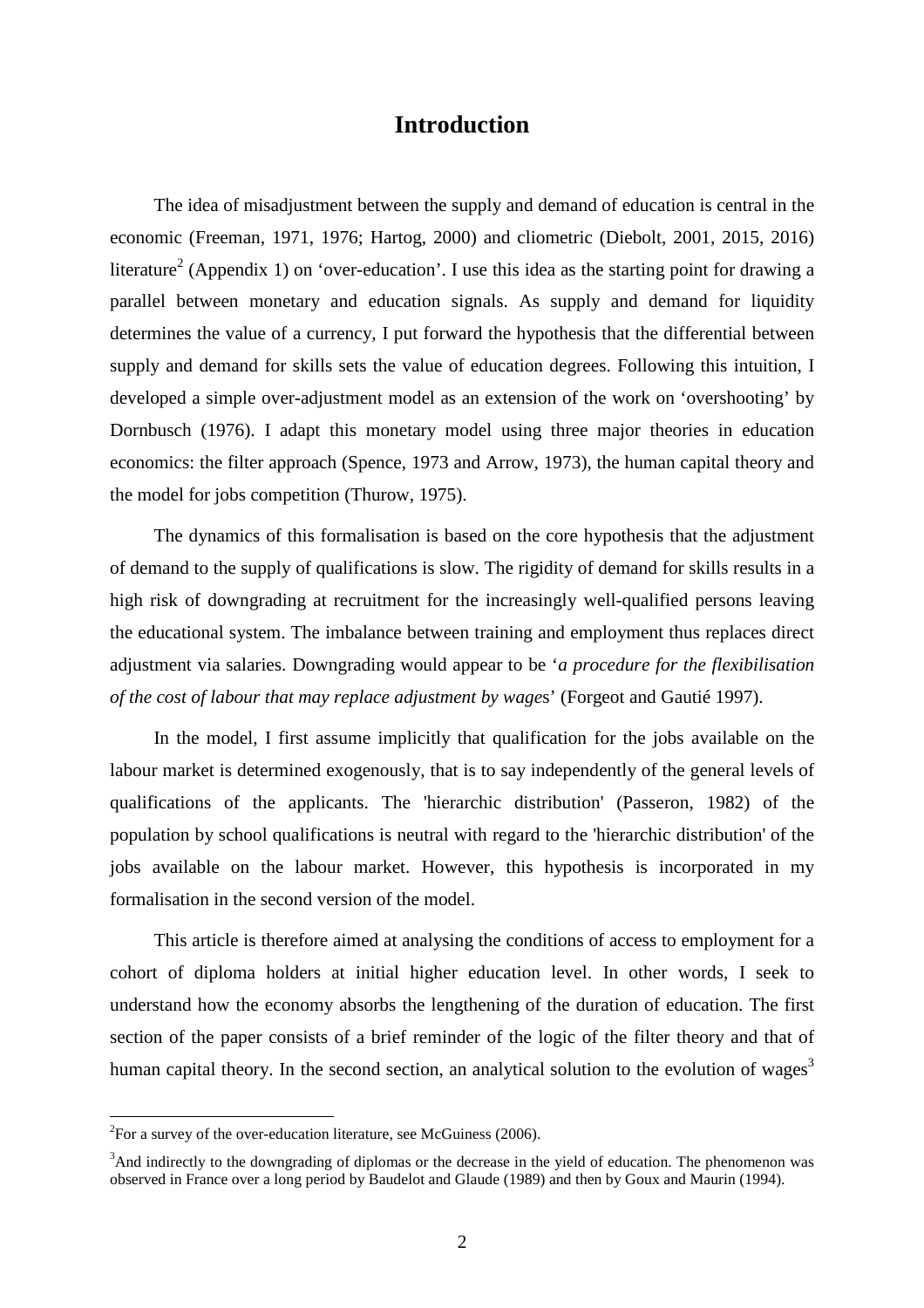in time and downgrading at recruitment is developed. Graphic interpretation of the mechanisms explained in my formal approach is provided in the last section. Finally, I conclude by determining the optimum rate of convergence towards equilibrium on a perfectly flexible labour market, *ceteris paribus*.

#### **1. Human capital theory versus filter theory**

Human capital theory basically assumes that individuals are paid according to their productivity and that this is determined by human capital (education, training, experience, etc.) more than by the characteristics of the occupation (Becker, 1975). With the neoclassic hypotheses of information and perfect competition, the labour market is assumed to be efficient, with firms making full use of the productive capacity of their labour force. Employees' incomes are therefore mainly a function of the supply of degrees and the yield of education independent of situations of poor matching of training and the employment of individual persons.

However, orthodox human capital theory does envisage the existence of overeducation situations in which the investment of individuals in education goes beyond qualified labour requirements. Excess supplies from the educational system resulting in a comparative decrease in wages on the labour market encourages individuals to reduce their investment in education and firms —that seek maximum profits— adapt their production technology. Thus the simultaneous adjustment of supply and demand for qualified labour (Freeman, 1976) results in the natural correction of the imbalance, which remains transitory (the 'reversible' character of over-education).

The common idea of the 'filter' model is to consider education as a signal. In theory, higher wages will be given to the best educated workers as they are, *a priori*, the most productive, even if education itself does not increase productivity. Unlike human capital theory, the 'filter' approach shows in this hypothesis the interest of certain persons to join forces to stand out from the others<sup>4</sup>. Assuming a relative imperfection of degrees, that is to say that for an employer the competency of a worker is not necessarily identified with the degree, individuals are then encouraged to increasingly do investments in education, creating

<sup>4</sup> '*Testing and certifying is nothing more nor less than self-licensing* ' (Spence, 1974, p. 58).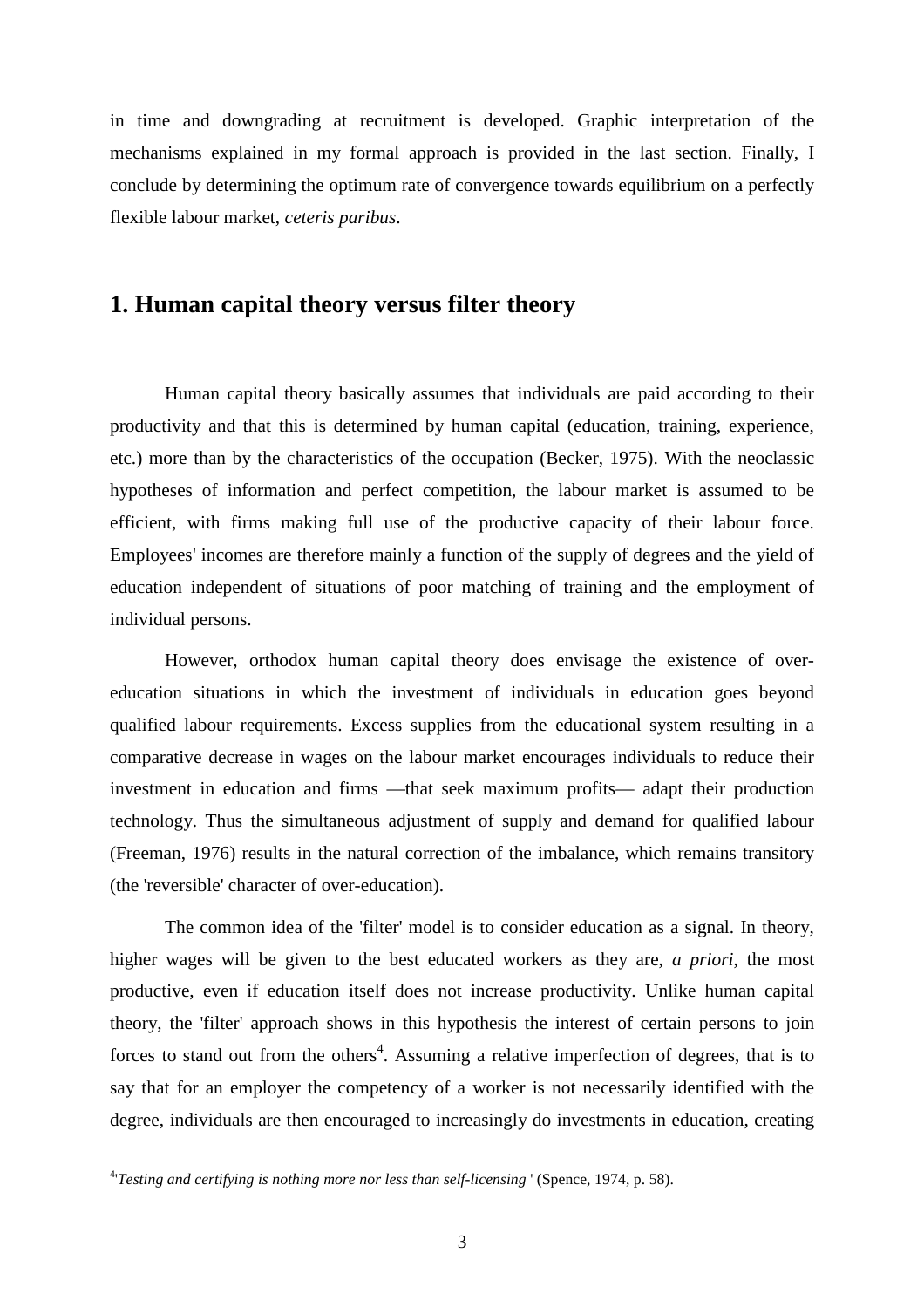a 'race for qualifications' phenomenon. Thus, in contrast with human capital theory, the filter approach underlines the possibility of a situation of lasting saturation of demand for qualified persons (the 'irreversible' character of over-education).

However, although human capital theory and the 'filter' model are often assumed to be alternatives, the hypothesis of the complementarity of the two approaches would seem more realistic. If the production system is considered to be a 'production filter' (Lemistre, 2003), initial training contributes to the acquisition of abilities and a degree makes it possible to identify both these intrinsic skills and those acquired during initial training (Riley, 1976 and Blaug, 1982). From this angle, my theoretical model is based on both human capital theory and the filter approach. More precisely, it makes it possible to compare the 'reversible' (transitory) or 'irreversible' (permanent) character of over-education at hiring.

#### **2. The model with market rigidity**

For previous generations and for a given job, I assume that wages and wage penalties resulting from over-education are exogenous in the short term. The market conditions are first defined and then the behaviour of employers.

#### **2.1 The diploma market**

**Assumption 1.** In the competition for jobs model (Thurow, 1975), employers recruit the applicants at the top of the 'labor queue'. This automatically leads to the hiring of overeducated workers. In Thurow's approach wages are predetermined, being rigid for short periods but increasing with the use of professional experience and the period spent working for the employer.

In this hypothesis, the over-education phases during a professional career form part of the procedure of integration in the labour market (Guironnet, 2006) and compensate the lack of professional experience. Over-education is considered to result from the poor matching of the worker and his/her job which is a provisional stage in his/her career during which the qualities gained in a low level job are useful later in another position (Sicherman, 1991). In other words, eligibility for a job requires larger amounts of initial training when there has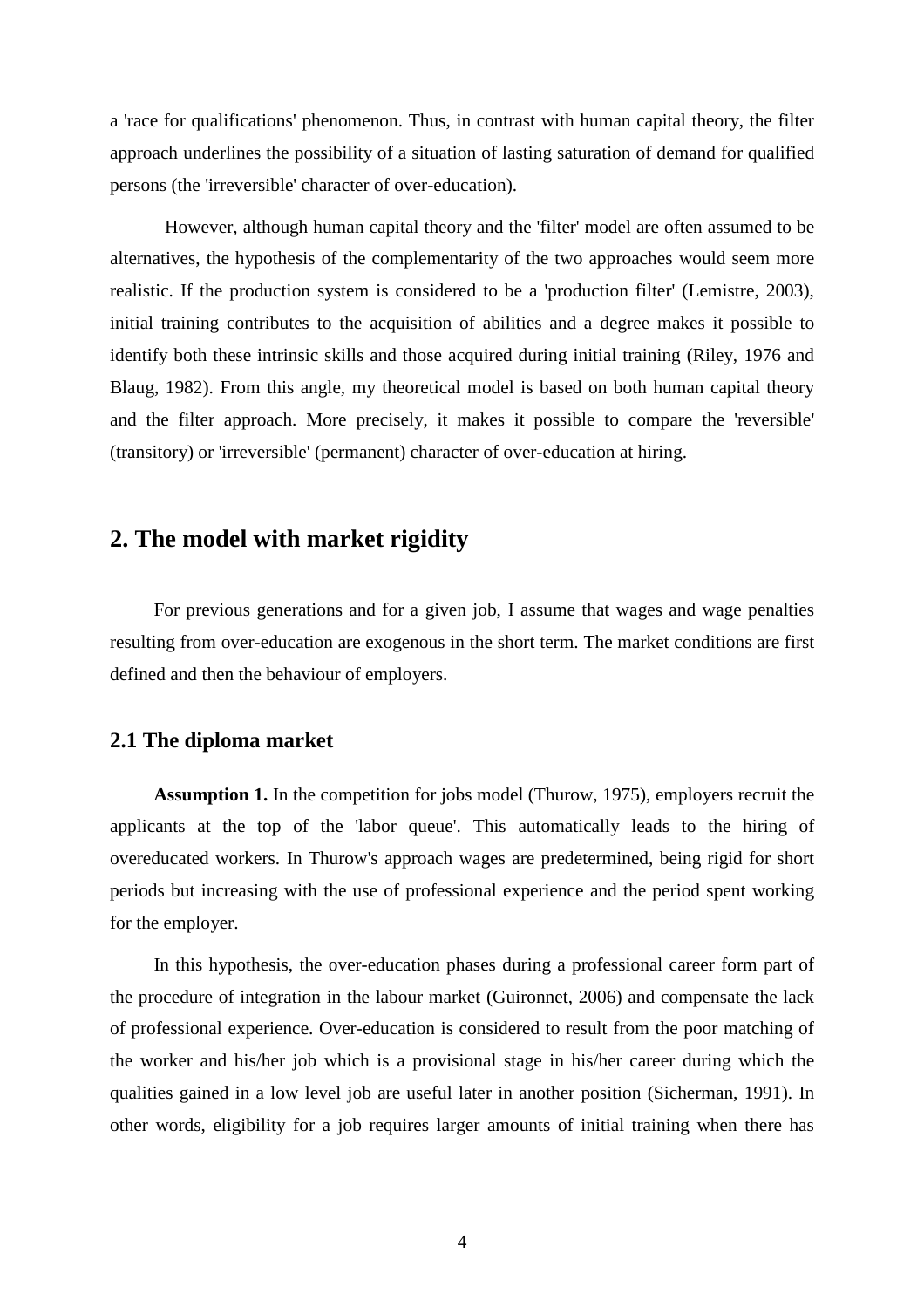been little professional experience. This substitutability between different forms of human capital generates a trend for the inflation of diplomas (snowball effect).

Wage penalties caused by the over-education phenomenon are measured by *p*. Equation (1) is the "uncovered pay parity" between graduate cohorts:

$$
s = s^* + \theta(\overline{p} - p) \tag{1}
$$

 $\bar{p}$  is the long term, the 'irreversible' wage penalties (filter theory) towards which the economy must converge so that  $p > \overline{p}$  whereas  $p - \overline{p}$  represents the 'reversible' short-term loss of wages (human capital theory).  $s$  is the salaries of new cohort and  $s^*$  that of oldest generations, so that  $s < s^*$ .  $\theta$  is the adjustment coefficient of the market (assumed to be fixed). The wage differential between older and new generations is explained directly by the devaluation of degrees,  $\bar{p}$  (Jarousse and Mingat, 1986) and indirectly by short-term devaluation, *p*, that in turn influences long-term devaluation.

Adaptation on the demand side is rigid in this context, in other words the supply of degree-holders is considered as neutral with regard to the distribution of positions. This hypothesis is made more flexible in the second version of the model.

**Assumption 2.** The employer is convinced that a discrimination level of training exists<sup>5</sup> (Spence, 1973). For a student, this assumption implies a minimum level (or required level) of education (signals for the job market) to get the job. $<sup>6</sup>$ </sup>

Demand depends positively on the real qualification needed for the job, *n*, and negatively on the new cohort wages. Graduate supply<sup>7</sup> represents the years of cohort education, *e*, minus the required years of education for the job candidate, *r*. At equilibrium, supply of graduates matches demand:

$$
\phi n - \lambda s = e - r \tag{2}
$$

 ${}^{5}$ It is equivalent to considering a university as a filter (Arrow, 1973).

<sup>6</sup> For a test of the signalling value of education in a context of overeducation, see Chatterji *et al.* (2003).

 $7$ Supply does not include unemployed graduates: the employment shortage is assumed to be neutral with regard to the over-education phenomenon.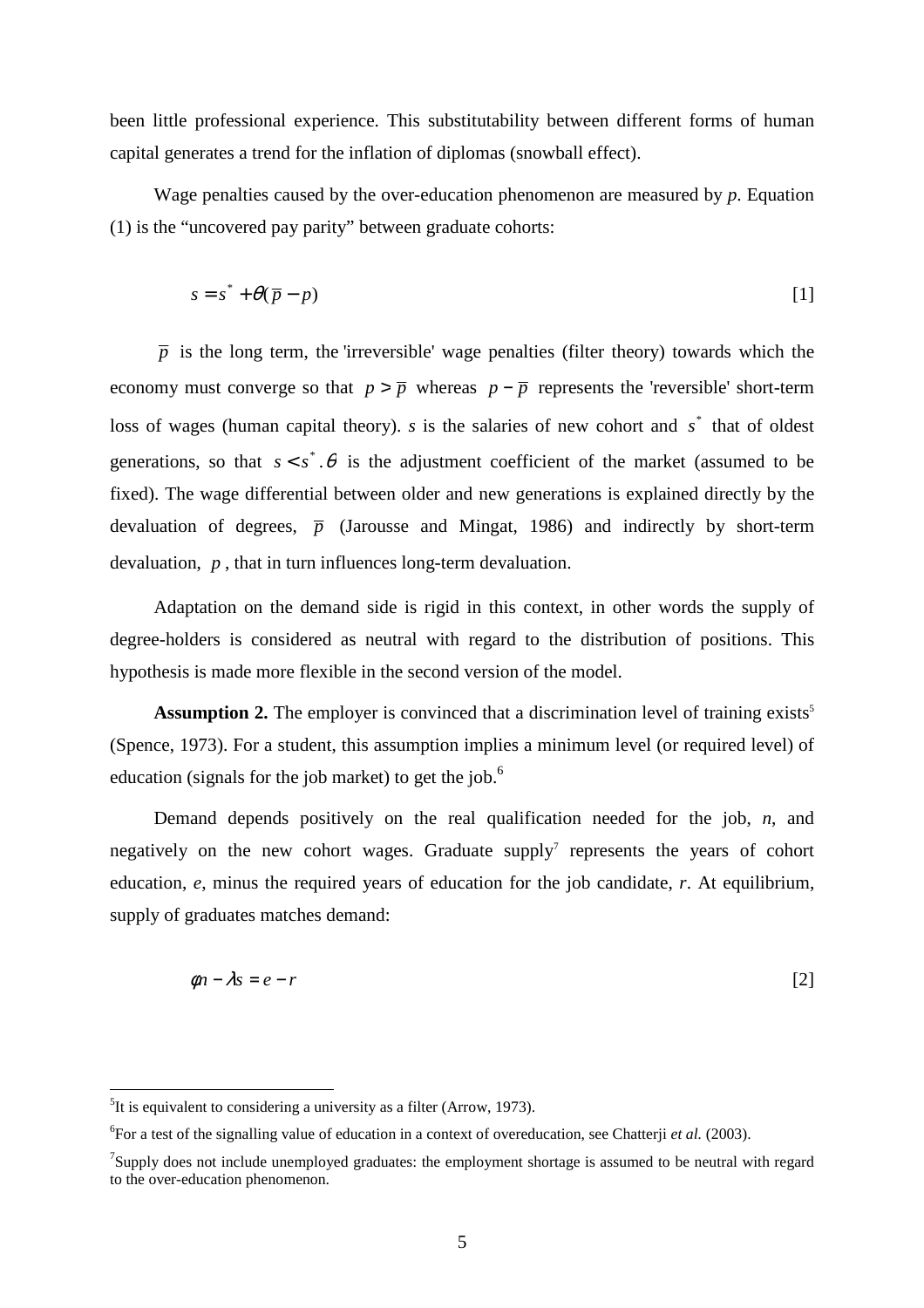Combining (1) and (2) gives:

$$
\phi n - \lambda \theta (\overline{p} - p) - \lambda s^* = e - r \tag{3}
$$

In the long-term equilibrium, equation (3) is simplified by considering an identical wage penalty<sup>8</sup> between generations. The discriminating level of training over a long period,  $\bar{r}$ , is expressed as follows:

$$
\overline{r} = e - \phi n + \lambda s^* \tag{4}
$$

Substituting (4) for (3) gives the evolution of wage penalties after the shock of the cohort entry with higher level of education (*de*):

$$
p - \overline{p} = -(1/\lambda \theta)(r - \overline{r})
$$
 [5]

For a given wage level, equation (5) represents the wage penalty differential with the required levels of education. An increase in *r* causes degree depreciation and proportionally reduces the wage penalties<sup>9</sup>.

#### **2.2 The real sector**

 $\overline{a}$ 

Real (i.e. relative) wage penalties for the new cohorts are given by  $p - p^*$ , with  $p^*$ being the wage penalties of previous generations. Under these conditions, the skills demanded depends on the relative wage penalties and salaries of young graduates and the real need for job qualification.

$$
n^D = \gamma n - \eta s + \delta(p - p^*)
$$
 [6]

 ${}^{8}$ In other words, the wage losses resulting from the over-education phenomenon: this can also be an indicator of the extent of downgrading on hiring (Nauze-Fichet and Tomasini, 2002; Jensen, 2003; Guironnet and Peypoch, 2007).

<sup>&</sup>lt;sup>9</sup>Graphically, this result is represented by a line slope  $-\lambda/\theta < 0$  of market equilibrium of a diploma.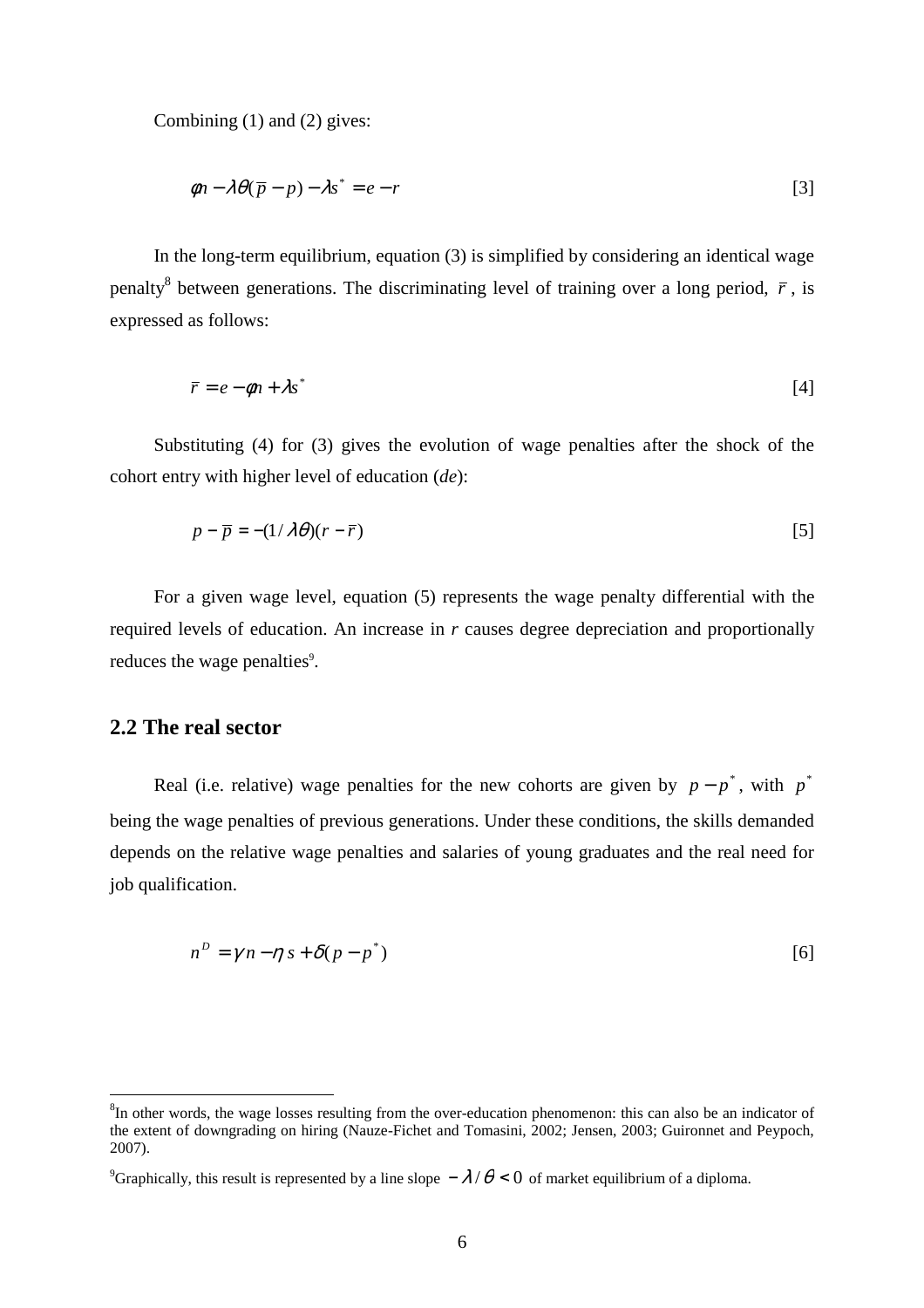In a context of surplus supply from the education system, the employers who select the persons at the top of the 'labor queue' recruit overeducated workers (see Assumption 1). This trend is also accentuated by 'mimicry<sup>10</sup>' phenomena among employers (Fondeur, 1999). If the level of training is considered as a signal of adaptability to employment (Thurow, 1975), employing over-qualified workers reduces the cost of adaptation involved in future technological innovations. Here, technical progress is an exogenous factor that can absorb part of the over-education (Guironnet and Peypoch, 2007): over a long period, employers change the levels required for employment in the light of the new skills required for implementing new production technology.

For the new generation, I assume that the increase in the minimum level of training is represented in (7) as being proportional to the excess skills demanded compared to the real requirements for job qualification<sup>11</sup>, in other words to an increase in the imbalance between training and employment:

$$
\dot{r} = \psi \ln(N^D / N) = \psi(n^D - n) = \psi[\delta(p - p^*) - \eta s + (\gamma - 1)n]
$$
 [7]

In the long run, the adjustment equation of the required level of education (7) is simplified and the wage penalties of the long-term equilibrium are expressed as:

$$
\overline{p} = p^* + (1/\delta)[(1-\gamma)n + \eta s^*]
$$

The long period equilibrium of wage penalties remains higher than the initial level  $p^*$ . In terms of mismatch, the new cohort does not attain the initial level of the previous generations. Thus, permanent excess supply of graduates causes increasing depreciation of the educational signals: for a given degree, the new workers have lower probability of access to the top jobs in the professional hierarchy.

 $10$ To continue our analogy, the effects of 'mimicry' are also found in theories of exchange rate forecasting.

 $11$ Represented by a positive slope of the equilibrium line on the real market.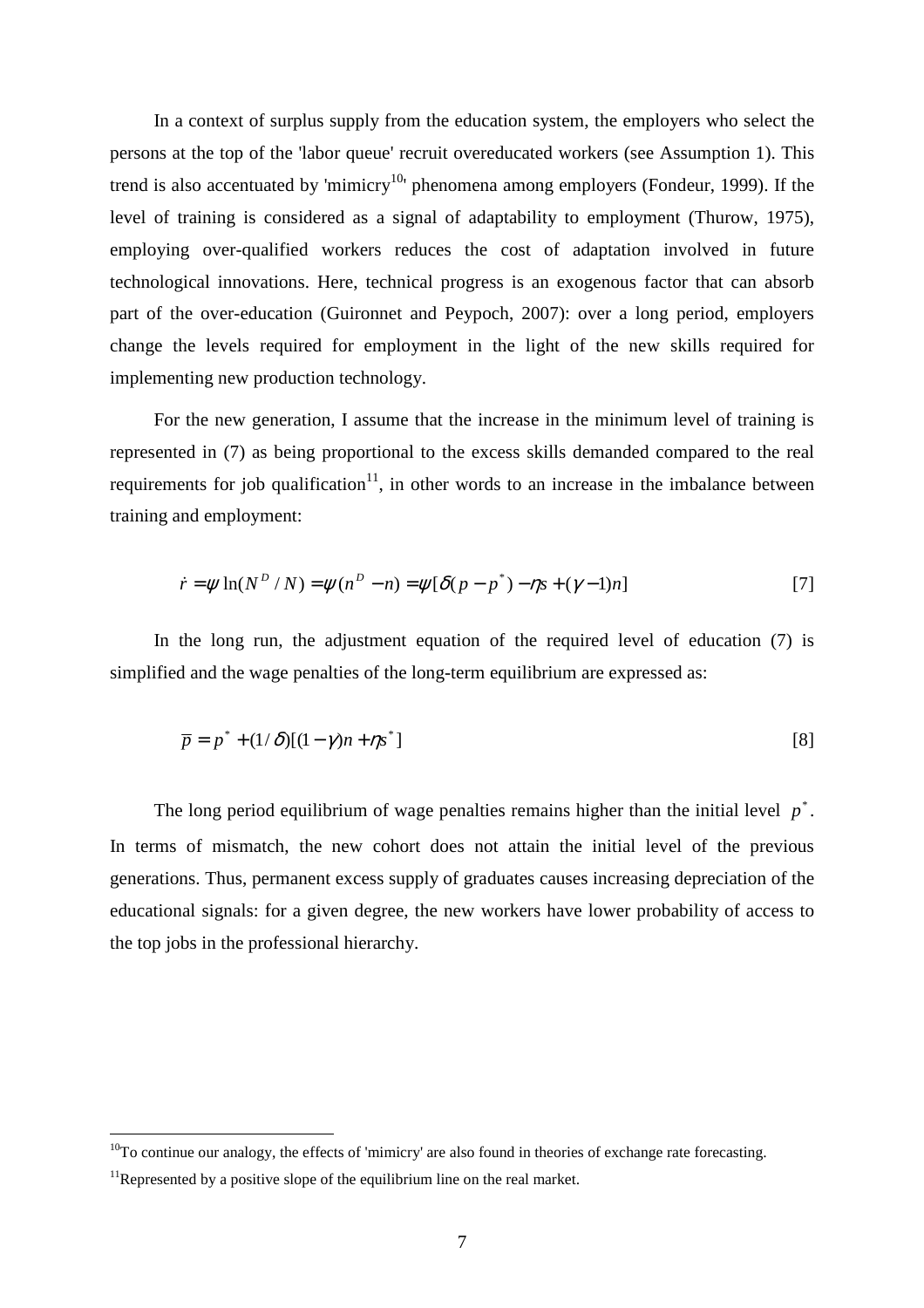**Proposition:** Adjustment of the required level of education is a function of the structural parameters of the model (see Appendix 2).

$$
\dot{r} = -v(r - \bar{r}) \text{ avec } v = \psi[(\delta/\lambda \theta) + (1/\lambda)] \tag{9}
$$

With  $v>0$  and  $(r-\bar{r}) < 0$ , I obtain  $\dot{r} > 0$ .

The solution of the first degree linear differential equation (9) gives:

$$
r(t) = \overline{r} + (r_0 - \overline{r}) \exp(-vt)
$$
 [10]

The replacement of  $r$  by  $r(t)$  in (5) determines the temporal evolution of wage penalties:

$$
p(t) = \overline{p} - (1/\lambda \theta)(r_0 - \overline{r}) \exp(-vt)
$$
  
=  $\overline{p} + (p_0 - \overline{p}) \exp(-vt)$  [11]

(10) and (11) are used in the next section to represent the temporal dynamics of wage penalties and the education required for the new cohort.

#### **3. GRAPHIC INTERPRETATION**

The equilibrium curves in the real sector and diploma market are noted (*MR*) and (*EM*) respectively. An increase in the supply of graduates over a long period causes a proportional increase in wage penalties without any changes in the education required.

Economic evolution is represented (Fig. 1) by the arbitrary setting of an initial level of equilibrium  $(p^*, r^*)$ . With the economy initially at equilibrium *A*, an increase in graduate supply moves the potential equilibrium of the diploma market from  $(EM_0)$  to  $(EM_1)$ . However, because the required level of education is rigid in the short term, many new workers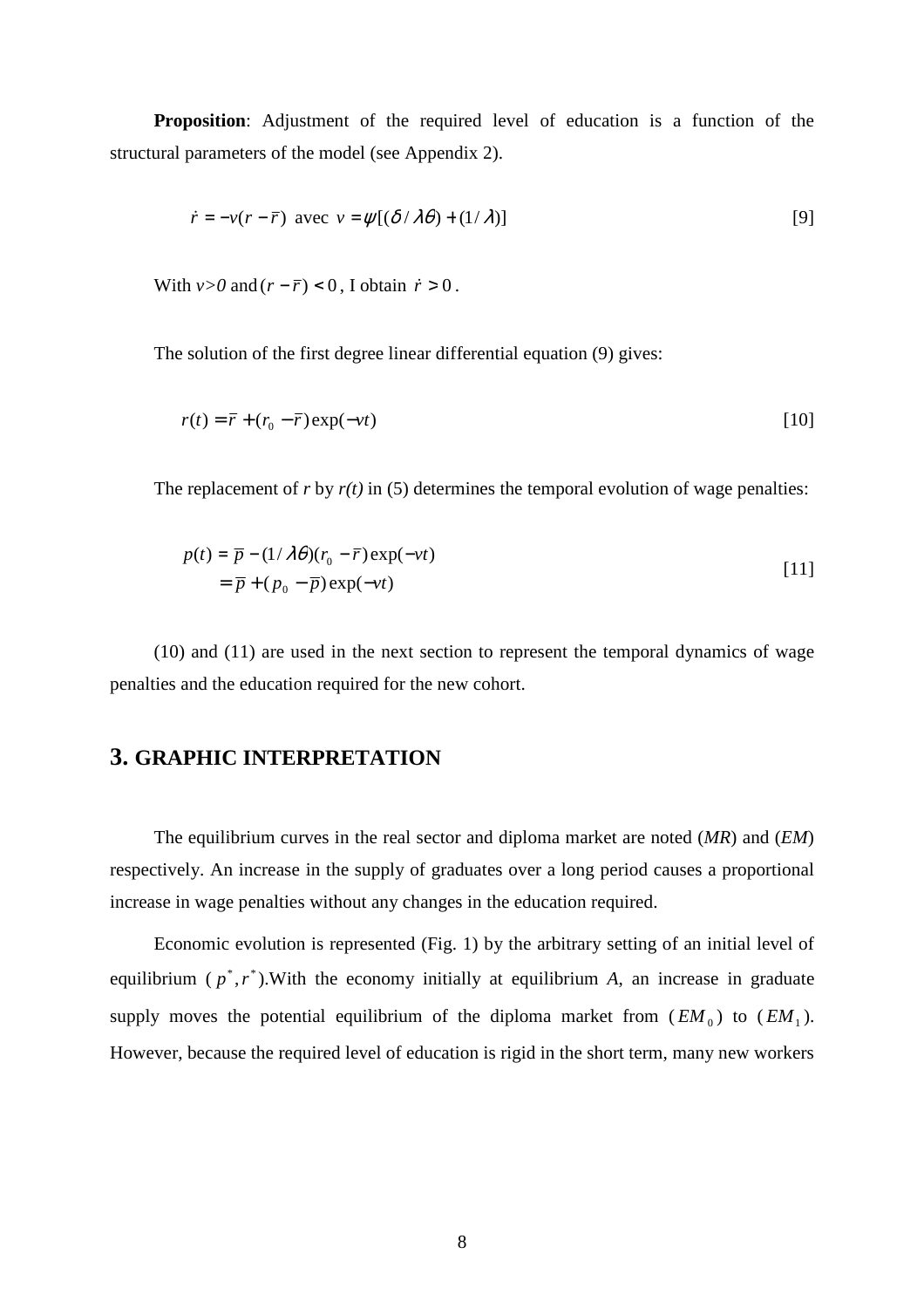are overeducated by employers' overestimation of skill requirements. The shock (*de*) implies an overshoot of wage penalties until  $p'$ , I are<sup>12</sup> at the short run equilibrium (point *B*).



**Fig. 1. Dynamics with a surplus supply of diploma-holders** 

In the long run, with an increasingly high required level of education, the proportion of overeducated workers decreases. The economy converges towards a new equilibrium *E* while wage penalties decrease until  $\bar{p}$ . The situation for new graduates is not the same as for previous generations: the supply surplus of human capital causes a decrease in education returns. A proportion of workers remains overeducated at the end of the process. Overeducation is a long-term phenomenon but may well be a short-term one for certain persons (Rubb, 2003).

This type of dynamics confirms the diminishing trend of education returns observed in recent decades in most developed countries (Sloane, 2003). This perpetual process causes a steady decrease in appropriate jobs (jobs for which a person considers that he/she is suitable) for increasingly highly trained young degree-holders, that is to say further lowering of the probability of access to senior positions in the professional hierarchy.

 $12$ The changes in situations in the economy are ascribed mainly to changes in the downgrading (and wages) situation of the new cohort of diploma-holders. The rest of the labour force is considered as being exogenous in our formalisation and its situation is not changed.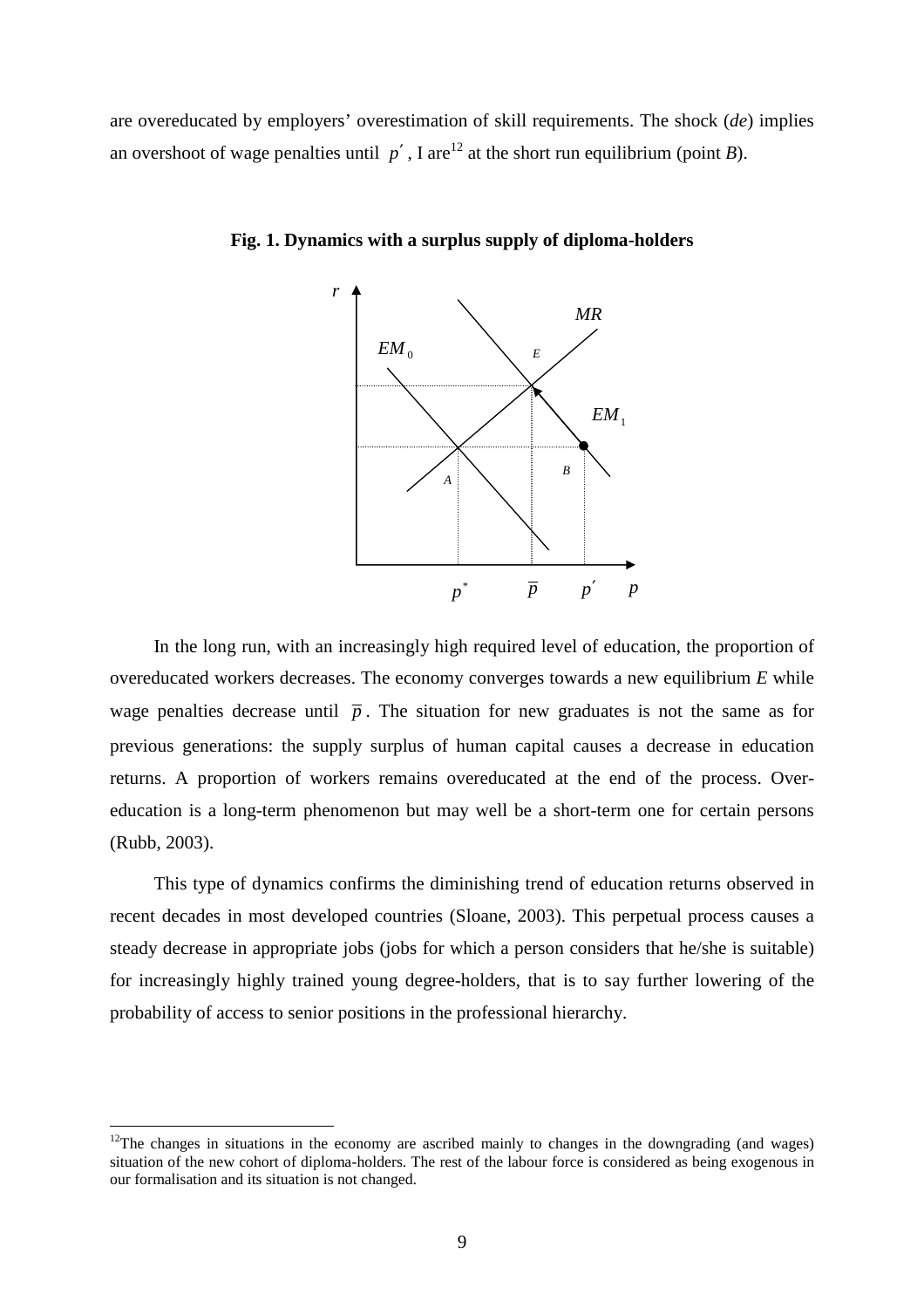Using (3), I deduce the impact of the expansion of the graduate workforce on the wages penalties of new cohorts:

$$
dp / de = 1 + 1 / \lambda \theta \tag{12}
$$

This gives the following equalities for the coordinates of the points in Figure 1:

$$
\begin{cases}\n\overline{e} = e^* + de \\
\overline{p} = p^* + de \\
p' = p^* + de + de / \lambda\theta\n\end{cases}
$$
\n[13]

More precise analysis of the trend in wage penalties and the training level required for the new cohort gives a better idea of the dynamics of all the generations (see Figure 2).

A wage penalty at level  $p^*$  is assumed for the preceding generations. The resulting shock *(de)* causes a readjustment of the losses of the new cohort in relation to this level. The over-education extent of the new cohort will adjust with experience and time in employment and decrease to  $\bar{p}$ . Meanwhile, the levels required will increase to  $\bar{r}$ , the new long-term equilibrium.

#### **Figure 2. Temporal dynamics**

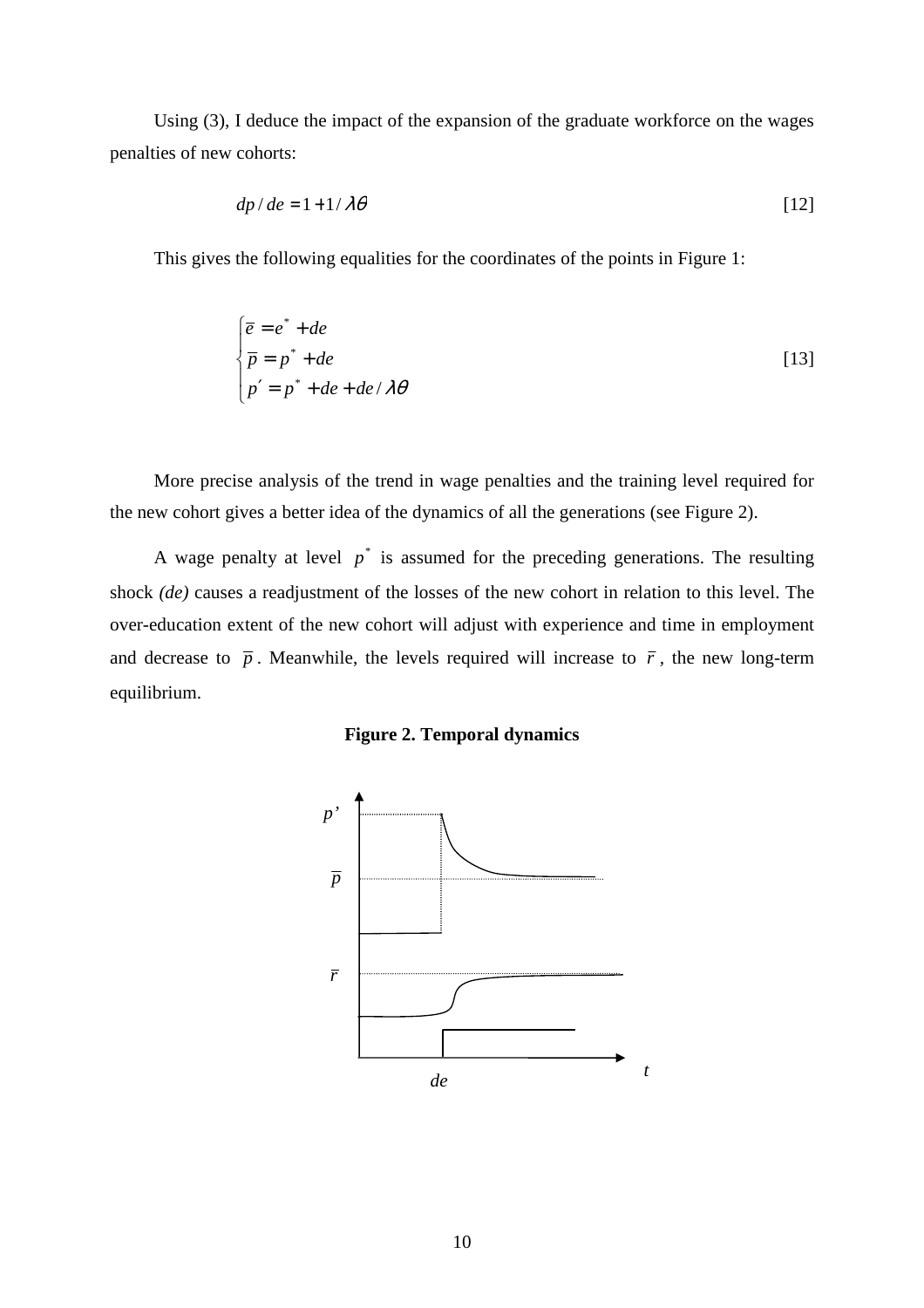#### **4. The optimum growth pathway**

In this version of the model, the 'hierarchic distribution' of the population by level of degree causes a reaction on the demand for qualifications side. Anticipating the general lengthening of the duration of education (*de*), employers propose a required optimum level of education<sup>13</sup> for vacant jobs for the quickest abatement of the unfavourable effect of poor matching of training and employment. The hypothesis of short-term adaptation of individuals to employment requirements made in Thurow's approach (1975) is thus reversed over a long period as employers adapt their demand for skills to the continuous increase in education levels (Lemistre, 2007). To the best of my knowledge, only Bruniaux's study (2001) shows such evolution, with adaptation of demand to the supply of skills in the banking sector in several European countries.

Although education does not only respond to the needs for skills in the production system, the main objective of educational policies in numerous countries is to increase competitiveness in the long term. This effect is often modelled in the form of 'positive externalities' (Romer, [1990]), contrasting with our approach that considers this component as endogenous.

According to (10) and (11), the rate of convergence towards equilibrium, of reclassification and wages depends on *v*. According to (9), adjustment to equilibrium is a function of the coefficient  $\theta$ . In other words, the perfect market with faster adjustment dynamics must verify  $\theta = v$ . In this framework, coefficient  $\theta$  then corresponds to perfect matching of demand from the labour market and therefore verifies:

$$
\theta = v \equiv \psi [(\delta / \lambda \theta) + (1 / \lambda)] \tag{14}
$$

I obtain perfect anticipations  $\tilde{\theta}$ , by solving (15), as a function of the structural parameters of the economy.

$$
\widetilde{\theta}(\lambda, \delta, \eta, \psi) = \psi / 2\lambda + [(\psi^2 / 4\lambda) + \psi \delta]^{\frac{1}{2}}
$$
 [15]

<sup>&</sup>lt;sup>13</sup>The capacity for implementing new technologies is probably proportional to the level of the degree (Bartel and Lichtenberg, 1987).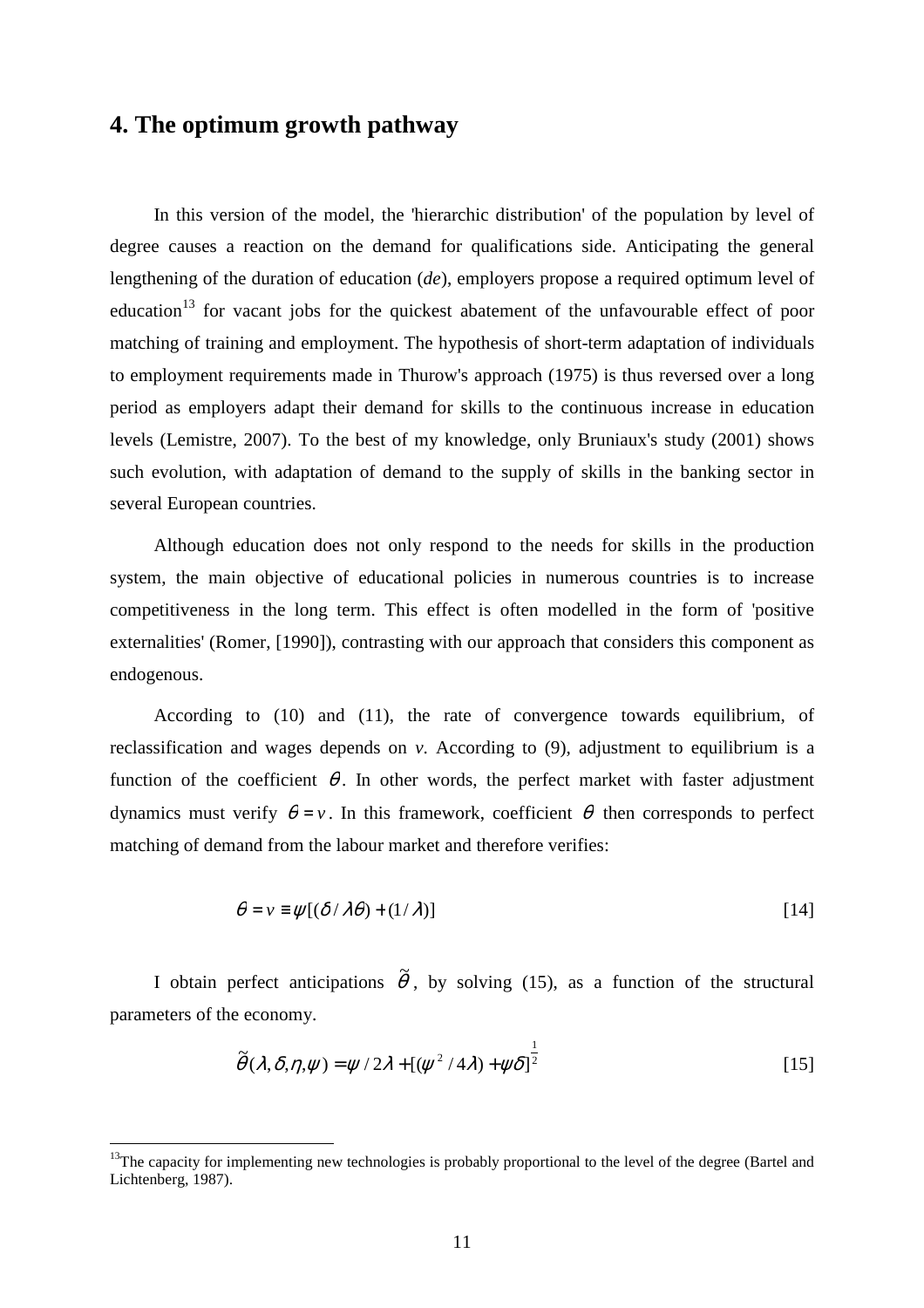For stability conditions, equation (15) represents the positive root of quadratic equation (14). Assuming a perfectly flexible market, the latter equation gives the speed of adjustment at which the market converges towards long-term equilibrium. This convergence pathway is the most rapid adjustment of the economy and coefficient  $\theta$  is no longer exogenous but depends on the scale of the 'training-employment' imbalances. Substantial over-education combined with a substantial penalty of wages triggers as a response optimum demand according to the structural parameters of the market. In other words, this version of the model makes assumption 2 considerably more flexible. The shock caused by the newcomers on the labour market does not have an instant effect on 'hierarchic distribution' of the positions to be filled but results in the perfect matching of demand for qualifications over a long period.

Although the framework of this version of the model can still be disputed, it is nonetheless of interest. Indeed, this increased flexibility of the labour market would allow 'fairer' job distribution, with each person able to lose his/her job on the arrival of a more competent newcomer $^{14}$ .

#### **Conclusion**

The hypothesis of the 'diplomas inflation' resulting from work on over-education matches my model. On completion of their education, young people do not experience the situation of past generations. Their general downgrading is greater.

Following this dynamics, the continuous increase in differences between supply and demand for degrees may explain the structural increase of the over-education phenomenon. With the over-adjustment of wage losses in first jobs and in spite of a readjustment of wages over a long period, young qualified persons are not in the initial situation experienced by their elders: the decrease in the education return becomes more marked and is partially 'irreversible'.

<sup>&</sup>lt;sup>14</sup>An insider-outsider approach, with newcomers considered as outsiders (no job security) and the older generations as insiders (stable jobs).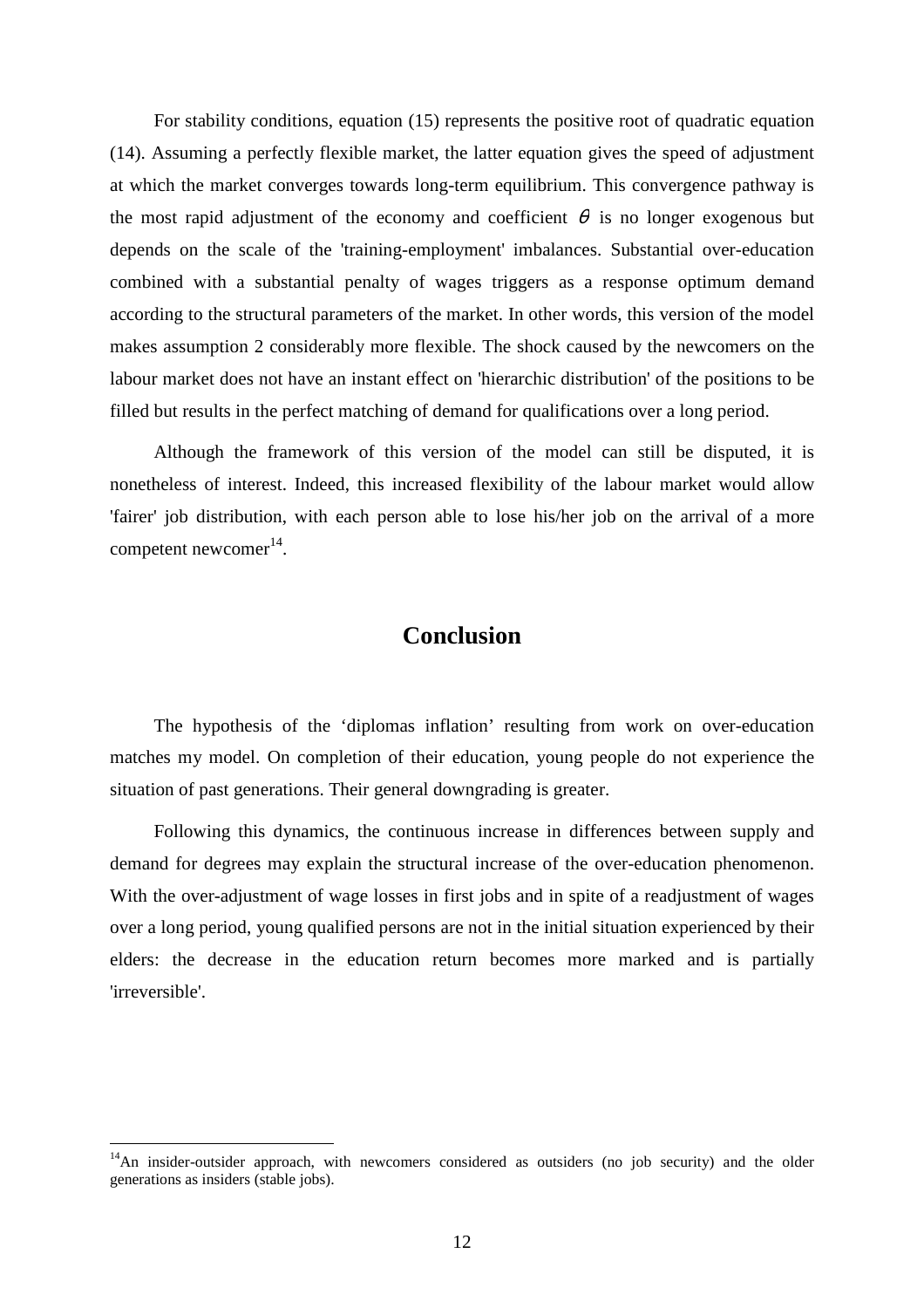In this context, I consider that (at least) two solutions are possible: either an adaptation of demand or regulation of the supply of education. With regard to supply, a comparative shortage of degree-holders might favour a readjustment and reduction in the scale of overeducation (Gamel, 2000b). With their recent statutory independence, an essential mission of monetary authorities is to prevent inflation by adjusting the growth of the money supply to the strict liquidity requirements of countries. Following my analogy, in spite of their lack of independence, should not education policies also regulate the long-term growth of the flow of degree-holders according to the comparative scarcity of qualifications in the economy?

However, adaptation of the demand side is no less necessary, as is suggested in the last part of this article. By acting on the speed of the readjustment of 'training-employment' imbalances, the over-education phenomenon may be 'reversible', assuming that demand is flexible (Lemistre, 2003). A more intermediate solution also seems possible and would consist of adaptation of both supply and demand for skills.

Education policies justify their action by the equality of opportunity in access to knowledge. However, would not the continued depreciation process compromise the future? From a sociological viewpoint, another unfavourable effect can be observed: overeducation seems to produce a decline in the cognitive abilities of the worker, lesser job satisfaction, etc.

#### **Appendix 1**

Over time, demand for education has grown progressively from primary to secondary and then to higher education. At each stage it has developed its own dynamic, but with little political pressure each has led on to system growth at the next level. At the same time, the dynamics of the teaching system seem to have upset established trends, creating a separation between it, the qualification process and the demand for labour.

For over a century and a half at German and Prussian universities, for example, there have been cyclical phases of saturation and shortage in the numbers of students enrolled. How do I explain this? What new understanding of the long-term relationship between education and the labour market can I provide? What proposals should be made to guide educational policy and inform economic policy so as to contain unemployment?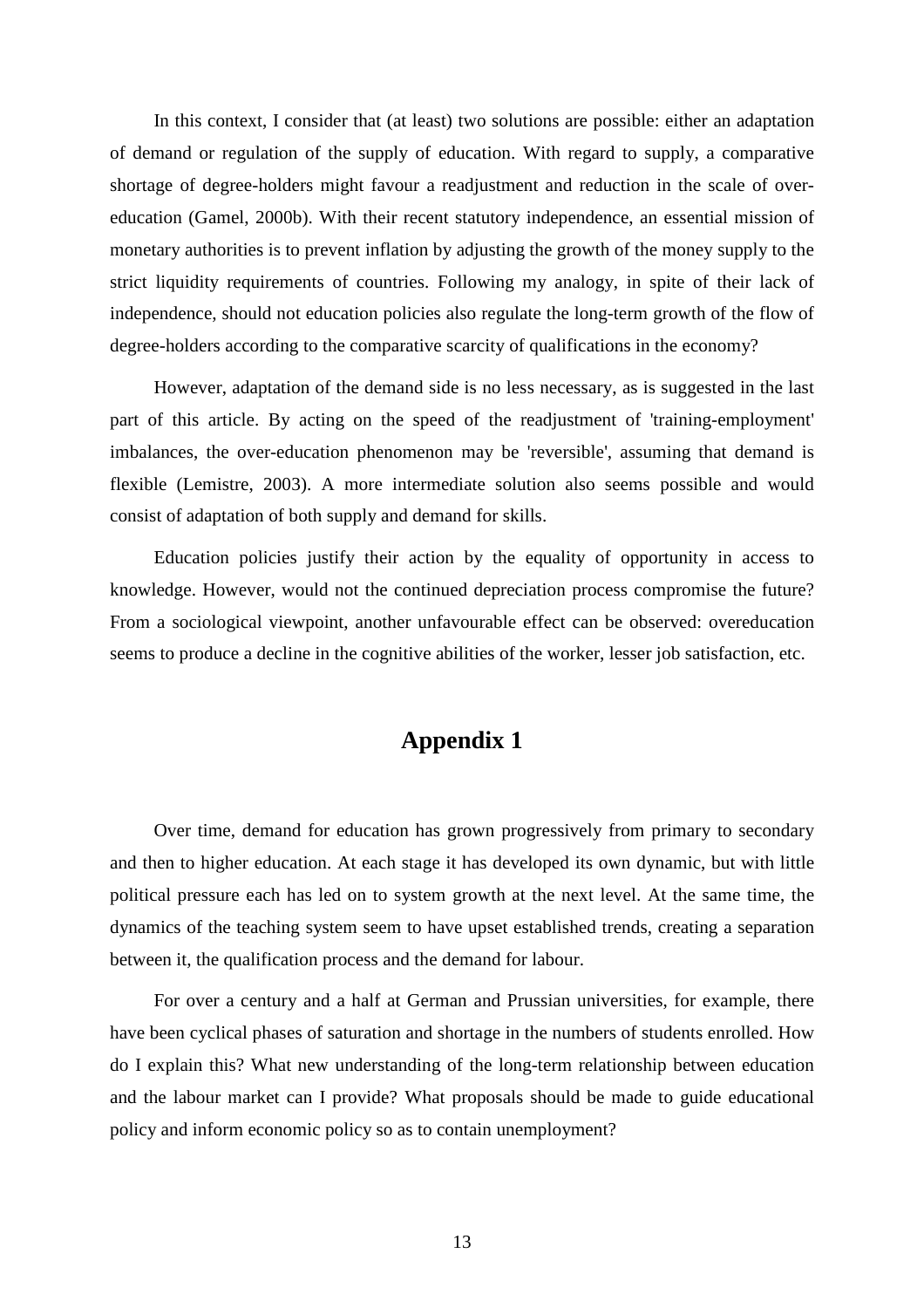The production of new statistical series has enabled new lines of enquiry. These describe the social origins of students, attendance patterns, occupational destinations, incomes, etc. Applied to the German case, such data have made it possible to put forward a twin hypothesis. First, student choice of curriculum is affected by expected rewards, with the allocation of students to faculties dependent on the comparative yields of the latter, in terms of expected earnings and job availability in corresponding professional sectors. Expected student rewards are represented (i) by earnings on the labour market at a given moment and (ii) by what they consider attainable over time. In addition, when a shortage occurs in different sectors of the professional labour market, we can replace data for occupational earnings with an attraction effect associated with selected programmes of study. Once the shortage has been made up, the demand effect continues as a result of lagged situational perceptions on the part of young people. Gradually, this may lead to the over-production of qualified university leavers, relative to labour market demand. This imbalance diverts potential new cohorts of students to other sectors of education or directly to the labour market. It causes a new skill shortage, leading to a cyclical pattern modulated according to job availability.

My cliometric work (partial equilibrium model, translog function, cobweb model, etc.) shows that throughout the period of our statistical window, 1820-1941, elasticities display a net and gross substitutability effect between university programmes and the professions. In concrete terms, the effect of the substitutability between two faculties H and J, means that the number of students enrolled at H moves in the opposite direction to the expected earnings in J. Their own positive elasticities were also observed, highlighting the synchronous movement of student numbers (at the universities and in the professions) and their respective yields. There are three explanations for this. The first is student behaviour when choosing a programme, governed by expected earnings. Second, professional ageing may create a substantial demand for young graduates. Numerous vacancies may also explain such demand. When the three phenomena coincide, their effect on the rising generation is cumulative and forms a particularly strong attraction phenomenon. This acts on layers of the population which, because of their lowly social position, try to seize the opportunities created to enter professions in which there is a skill shortage. Thus each career is momentarily open to the social classes most remote from university training, before closing again once the opportunities are taken. Considering the interaction of these different mechanisms, it can be seen that, in the long-term, student numbers are kept in a fluctuating equilibrium.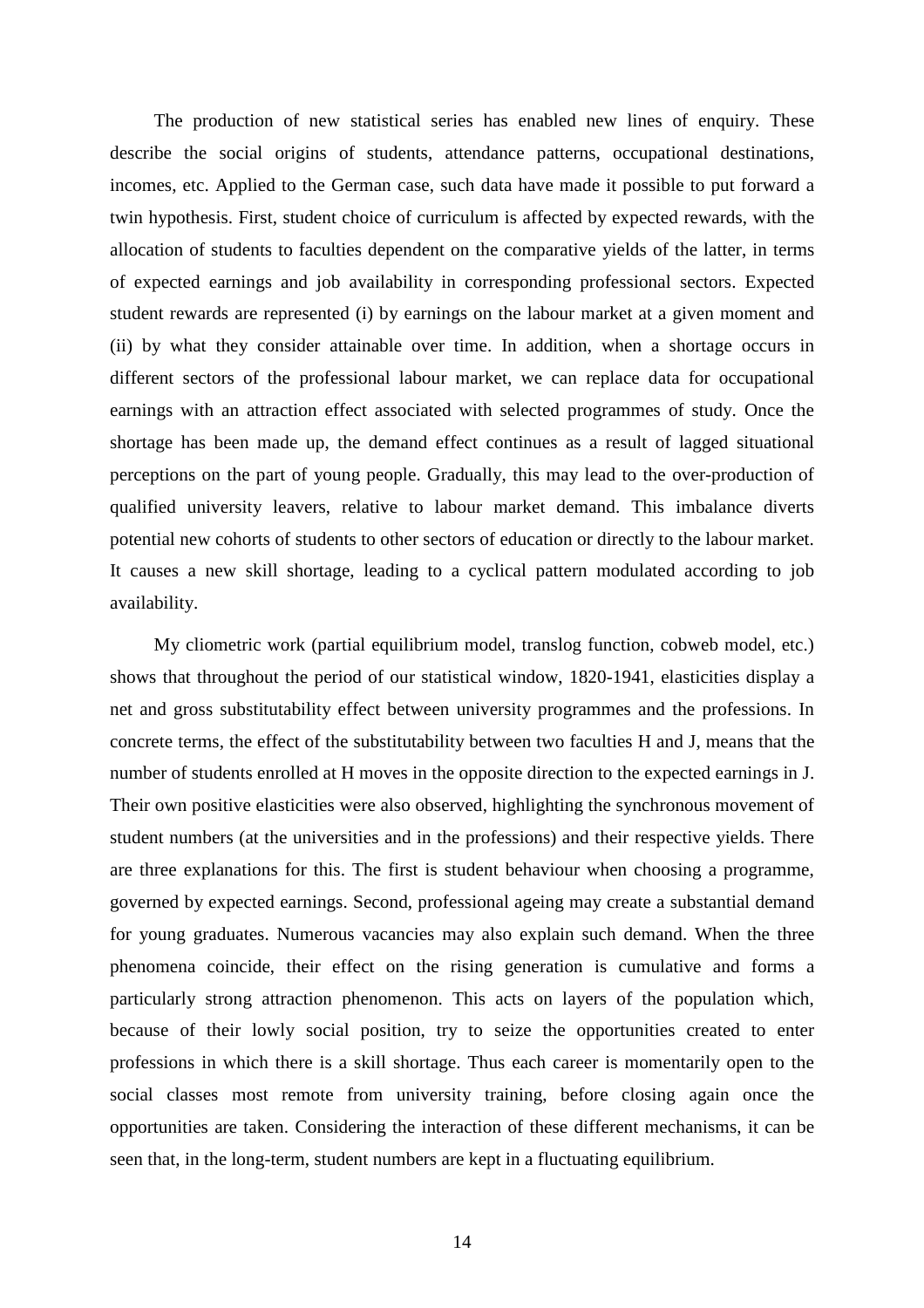Each faculty enrolment cycle lasts about 25 years. This is at least twice the length of professional training, even with the addition of the years required to eliminate shortage and glut. In this situation, it is easy to see how periods of shortage lend themselves to accelerated change, since a shortfall in a specific area leads to greater mobility of both those exercising the profession and those aspiring to it.

#### **Appendix 2**

**Proof of the proposition:** 

To obtain  $(9)$ , I substitute  $(8)$  in  $(7)$ :

$$
\dot{r} = \psi[\delta(p - \overline{p}) - \eta(s^* - s)] \tag{A1}
$$

With  $s - s^* = \theta(\bar{p} - p)$  and replacing this by (5) in (A1), the following is obtained:

$$
\dot{r} = -\psi[(\delta/\lambda\theta) + 1/\lambda](r - \bar{r})
$$
 [A2]

#### **References**

- Arrow, K. (1973). 'Higher Education as a Filter', *Journal of Public Economics*, 2, 193-216.
- Bartel, A.P. and Lichtenberg, F.R. (1987). 'The Comparative Advantage of Educated Workers in Implementing New Technology', *Review of Economics and Statistics*, 69, 1-11.
- Baudelot, C. and Glaude, M. (1989). 'Les diplômes se dévaluent-ils en se multipliant'*, Économie et Statistique*, 225, 3-15.
- Becker, G. (1975). *Human Capital: A Theoretical and Empirical Analysis, with Special Reference to Education*, Columbia University Press, New York.
- Blaug, M. (1982). *La méthodologie économique*, Economica, Paris.
- Bruniaux, C. (2001). 'L'intégration de la hausse d'éducation dans la dynamique de l'emploi et des qualifications dans le secteur bancaire. Une comparaison sur cinq pays européens', *Revue de l'IRES*, 36.
- Chatterji, M., Seaman, P.T.and Singell, L.D. (2003). 'A Test of the Signaling Hypothesis', *Oxford Economic Papers,* 55, 191-215.

Diebolt, C. (2001). 'La théorie de l'engorgement', *Economie Appliquée*, 54, 7-31.

Diebolt, C. (2016). '*Cliometrica* after 10 Years: Definition and Principles of Cliometric Research', *Cliometrica*, 10, 1-4.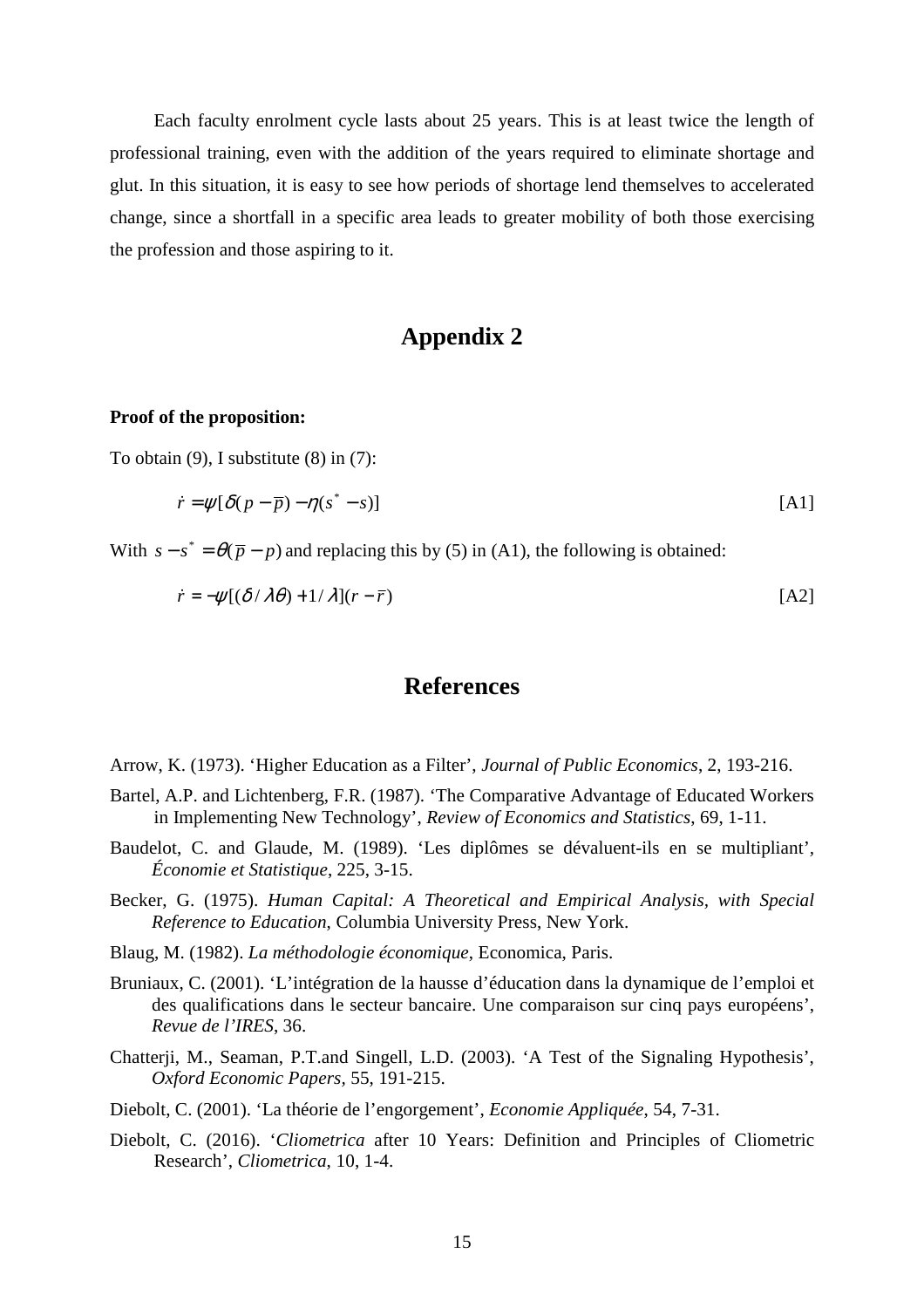- Diebolt, C., Franzmann G. and Sensch J. (2015). 'Building and Using Databases for Cliometric Research on Education and Demography: An Introduction to "HISTAT"'*, BETA Working Papers*, 24, 32 pages.
- Dornbusch, R. (1976). 'Expectations and Exchange Rate Dynamics'*, Journal of Political Economy*, 84, 1161-1176.
- Fondeur, Y. (1999). *Le déclassement à l'embauche*, Rapport réalisé pour le Commissariat Général au Plan.
- Forgeot, G. and Gautié, J. (1997). 'Insertion professionnelle des jeunes et processus de déclassement', *Economie et Statistique*, 304-305, 53-74.
- Freeman, R. (1971). *The Market for College-Trained Manpower. A Study in the Economics of Career Choice*, Harvard University Press, Cambridge.
- Freeman, R. (1976). *The Overeducated American*, Academic Press, New York.
- Gamel, C. (2000a). 'Le diplôme, un signal en voie de dépréciation ? Le modèle de Spence réexaminé', *Revue d'Economie Politique*, 110, 53-84.
- Gamel, C. (2000b). 'Et si l'université n'était qu'un filtre ? Actualité du modèle d'Arrow', *Economie Publique*, 6, 41-69.
- Goux, D. and Maurin, E. (1994). 'Éducation, expérience et salaire: tendances récentes et évolution de long terme', *Économie et Prévision*, 116, 155-178.
- Guironnet, J-P. (2006). 'La suréducation en France: Vers une dévalorisation des diplômes du supérieur ?', *Economie Appliquée*, 59, 93-120.
- Guironnet, J-P. and Peypoch, N. (2007). 'Human Capital Allocation: A Measure of French Productivity (1987-1999)', *Economic Modelling*, 24, 398-410.
- Hartog, J. (1999). 'Suréducation et sous-éducation dans une perspective de formation professionnelle', *Revue Européenne - Formation Professionnelle*, 16, 53-58.
- Hartog, J. (2000). 'Over-education and Earnings: Where are we and where should we go?', *Economics of Education Review*, 19, 131-147.
- Jarousse, J-P. and Mingat, A. (1986). 'Un réexamen du modèle de gain de Mincer', *Revue Economique*, 37, 999-1031.
- Jensen, U. (2003). 'Measuring Overeducation with Earnings Frontiers and Panel Data', in: Büchel F., de Grip A. & Mertens A. (Eds.), *Overeducation in Europe: Current Issues in Theory and Practice*, Edward Elgar, 155-169.
- Lemistre, P. (2003). 'Dévalorisation des diplômes et accès au premier emploi', *Revue d'Economie Politique*, 113, 37-58.
- Lemistre, P. (2007). 'Diplômes et emploi occupés par les jeunes: une correspondance à revoir ?', *Les Notes du Lirhe*, 438.
- McGuiness, S. (2006). 'Overeducation in the Labour Market', *Journal of Economic Surveys,* 20, 387-418.
- Nauze-Fichet, E. and Tomasini, M. (2002). 'Diplôme et insertion sur le marché du travail: approches socioprofessionnelles et salariale du déclassement', *Économie et Statistique*, 354, 21-48.